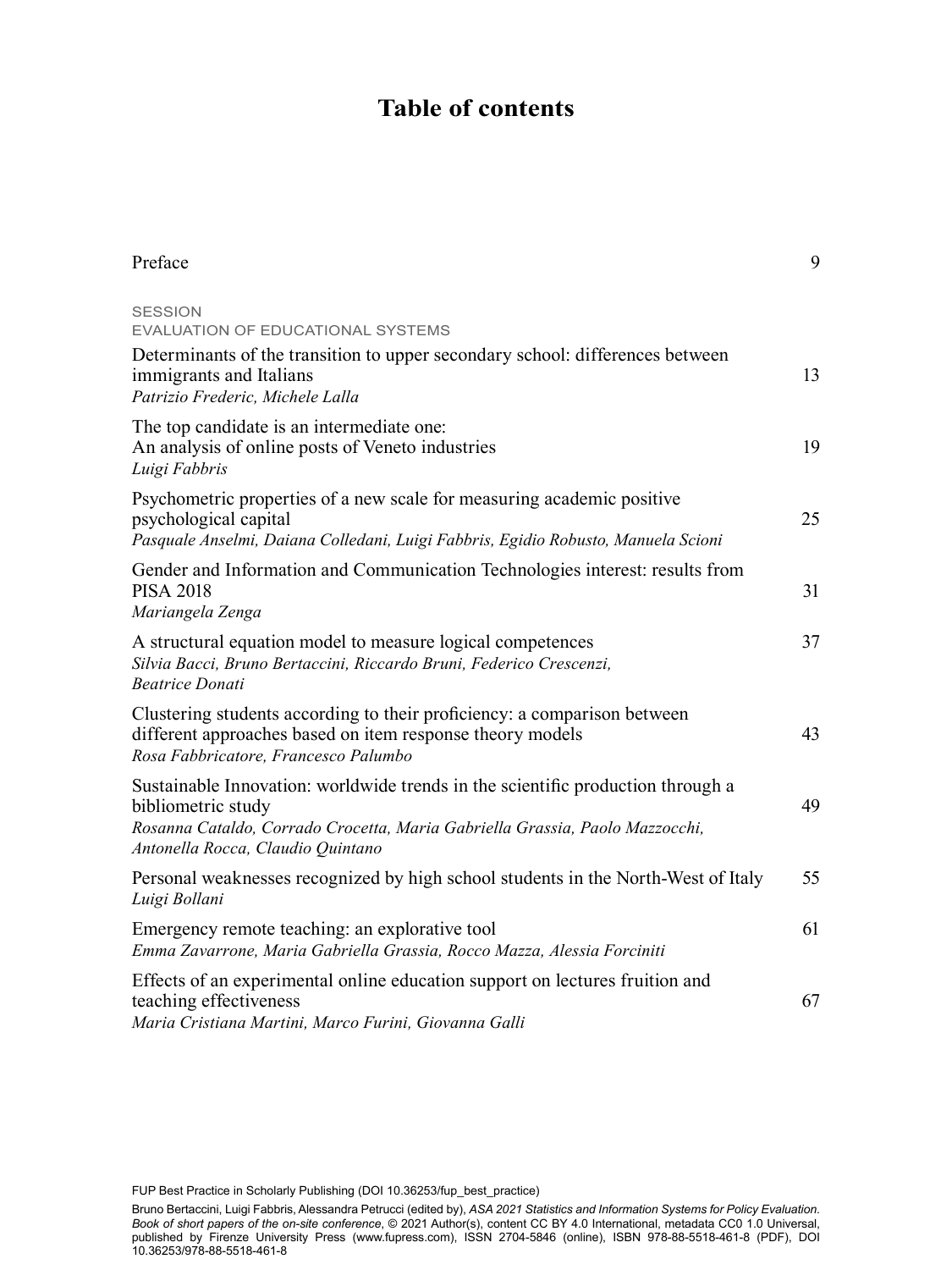## SESSION DECISION MAKING

| Measuring the effectiveness of COVID-19 containment policies in Italian<br>regions: are we doing enough?<br>Demetrio Panarello, Giorgio Tassinari                                 | 75  |
|-----------------------------------------------------------------------------------------------------------------------------------------------------------------------------------|-----|
| Motivation of basketball players: a random-effects logit model for the probability<br>of winning<br>Silvia Bacci, Tijan Juraj Cvetković                                           | 81  |
| Reducing inconsistency in AHP by combining Delphi and Nudge theory and<br>network analysis of the judgements: an application to future scenarios<br>Simone Di Zio                 | 87  |
| Mapping and factoring the 2007 ATECO categories in regard to specialised<br>human capital<br>Luigi Fabbris, Paolo Feltrin                                                         | 93  |
| Modelling the spatio-temporal dynamic of traffic flows with gravity models and<br>mobile phone data<br>Maurizio Carpita, Rodolfo Metulini                                         | 99  |
| The effectiveness of marketing tools in a consumer goods market in Italy during<br>the Great Recession (2010-2015)<br>Giorgio Tassinari, Demetrio Panarello                       | 105 |
| The role of the extra-man play actions in elite water polo matches: which<br>elements lead to a good shot?<br>Alessandro Lubisco                                                  | 111 |
| Big data analysis and labour market: an analysis of Italian online job vacancies data<br>Francesca Giambona, Adham Khalawi, Lucia Buzzigoli, Laura Grassini, Cristina<br>Martelli | 117 |
| Sizing & Allocation in Labour Market: business strategies and multivariate analysis<br>Andrea Marletta                                                                            | 121 |
| Post-stratification as a tool for enhancing the predictive power of classification<br>methods<br>F.D. d'Ovidio, A.M. D'Uggento, R. Mancarella, E. Toma                            | 125 |
| A statistical information system in support of job policies orientation<br>Adham Kahlawi, Francesca Giambona, Lucia Buzzigoli, Laura Grassini,<br>Cristina Martelli               | 131 |
| Linear regression pathmox segmentation tree: the case of visitors' satisfaction to<br>attend a Spanish football match at the stadium<br>Cristina Davino, Giuseppe Lamberti        | 137 |
| Exploring competitiveness and wellbeing in Italy<br>by spatial principal component analysis<br>Carlo Cusatelli, Massimiliano Giacalone, Eugenia Nissi                             | 141 |
| Total Process Error framework: an application to economic statistical registers<br>Roberta Varriale, Fabiana Rocci, Orietta Luzi                                                  | 147 |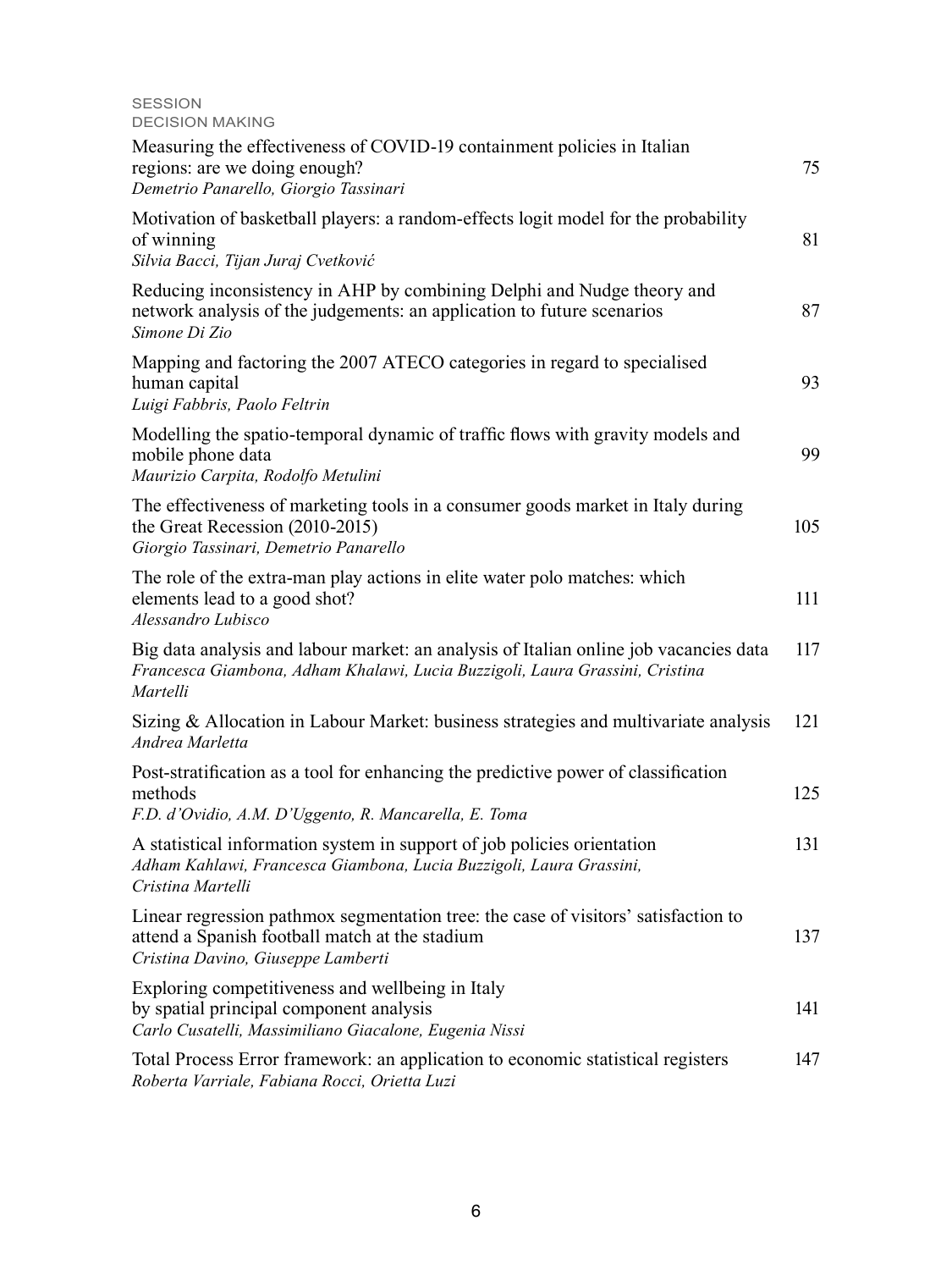SESSION HEALTH AND WELL-BEING

| Development of an innovative methodology to define patient-designed quality of<br>life: a new version of a wellknown concept in healthcare<br>Barbara Bartolini, Serena Bertoldi, Laura Benedan, Carlotta Galeone,<br>Paolo Mariani, Francesca Sofia, Mariangela Zenga | 155 |
|------------------------------------------------------------------------------------------------------------------------------------------------------------------------------------------------------------------------------------------------------------------------|-----|
| Measuring the impact of healthcare indicators on academic medical centers'<br>scientific production<br>Corrado Cuccurullo, Luca D'Aniello, Massimo Aria, Maria Spano                                                                                                   | 161 |
| EGIPSS model for the evaluation of performance in healthcare<br>Pietro Renzi, Alberto Franci                                                                                                                                                                           | 167 |
| Unsupervised spatial data mining for the development of future scenarios: a<br>Covid-19 application<br>Yuri Calleo, Simone Di Zio                                                                                                                                      | 173 |
| Supporting decision-makers in healthcare domain. A comparative study of two<br>interpretative proposals for Random Forests<br>Massimo Aria, Corrado Cuccurullo, Agostino Gnasso                                                                                        | 179 |
| Media and fake news: An analysis of citizens' attitudes toward misinformation<br>in European countries<br>Mauro Ferrante, Anna Maria Parroco                                                                                                                           | 185 |
| Longitudinal profile of a set of biomarkers in predicting Covid-19 mortality<br>using joint models<br>Matteo Di Maso, Monica Ferraroni, Pasquale Ferrante, Serena Delbue,<br>Federico Ambrogi                                                                          | 191 |
| Assessment of agricultural productivity change at country level: A stochastic<br>frontier approach<br>Alessandro Magrini                                                                                                                                               | 197 |
| Patient-generated evidence in Epidermolysis Bullosa (EB): Development of a<br>questionnaire to assess the Quality of Life<br>Laura Benedan, May El Hachem, Carlotta Galeone, Paolo Mariani, Cinzia Pilo,<br>Gianluca Tadini                                            | 203 |
| A Prospective Sustainability Indicator for Pension Systems<br>Fabrizio Culotta                                                                                                                                                                                         | 209 |
| Unemployment dynamics in Italy: a counterfactual analysis at Covid time<br>Illya Bakurov, Fabrizio Culotta                                                                                                                                                             | 215 |
| <b>SESSION</b><br><b>TOURISM AND GASTRONOMY</b><br>Understanding the sensory characteristics of edible insects to promote                                                                                                                                              |     |
| entomophagy: A projective sensory experience among consumers<br>Alfonso Piscitelli, Roberto Fasanelli, Elena Cuomo, Ida Galli                                                                                                                                          | 223 |
| Experience, sensorial skills and personality qualifying a wine consumer as an expert<br>Luigi Fabbris, Alfonso Piscitelli                                                                                                                                              | 229 |
| Prediction of wine sensorial quality: a classification problem<br>Maurizio Carpita, Silvia Golia                                                                                                                                                                       | 235 |